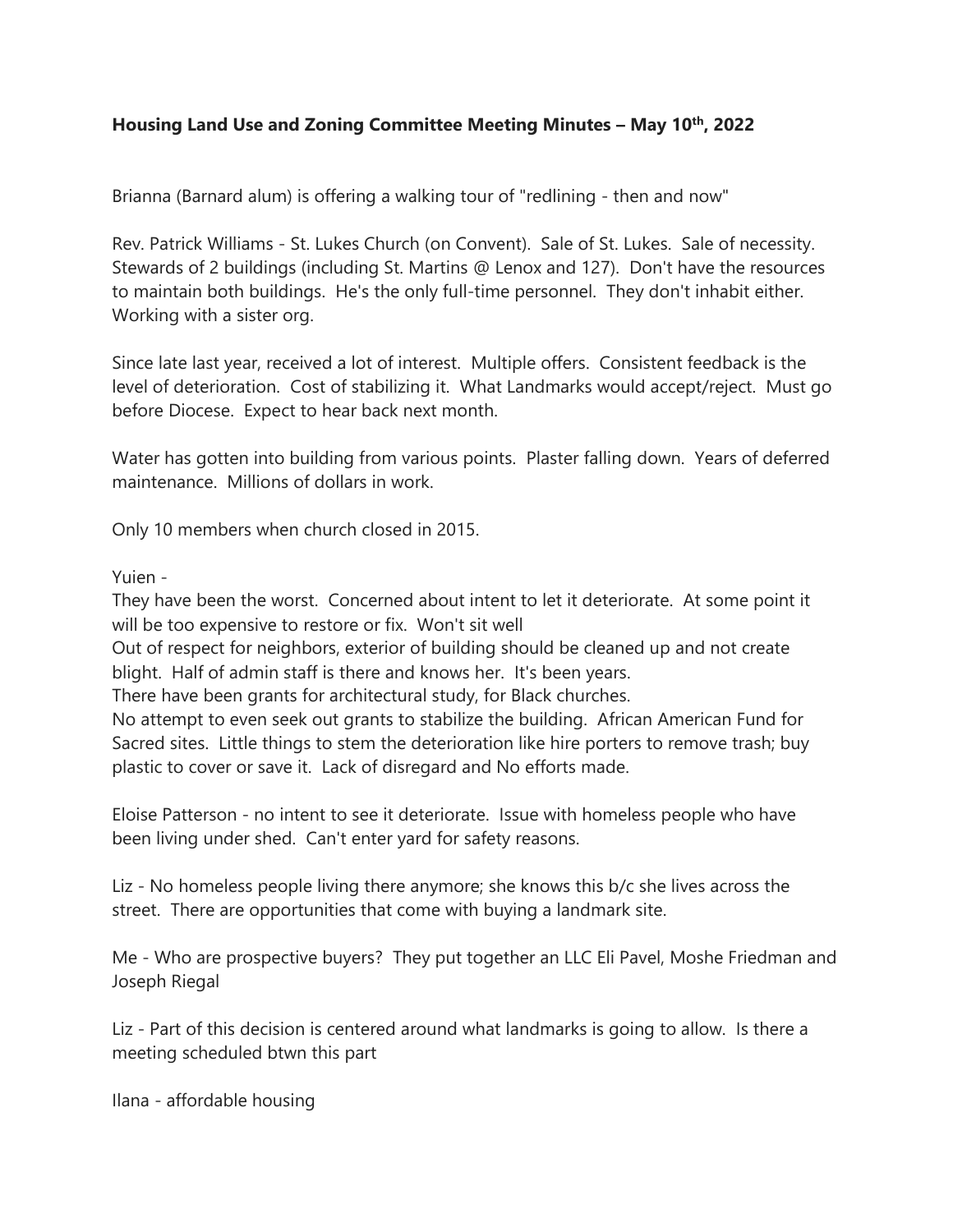Me - why has congregation dwindled down to 10 ? Please urge them to use public, Not charter schools

Briana - gentrification and many community changes

"While we're still here" project. Had a discussin in Oct that garnered a lot fof interest. How CU's expansion has impacted people thru personal experience.

Site of former McDonald's - misled about school; will become a 34 story high rise. Honorarium so people can be paid. Not set in stone yet.

"Undesign the Redline" undo these structural inequities.

Brianna and Vanessa - Had to unlearn lessons learned in community

Barry - May 19 - full community board meeting. Would be great to have them

Yuien - these studies have been going on for years. What is the end goal and how will it benefit the community that finds itself the subject of many studies?

Anita - Surprised to learn that management was collecting money, but not paying the bill \$3 million in water debts

Lot of deferred maintenance. Lot of seniors or people low income. Parents got sick b/c of Covid. Facing urgent exterior (Roof, parapet, pointing). For this not to become an eviction event. Shouldn't have to raise maintenance. Hoping they can get any kind of help esp w/inter rates rising.

Barry - Provision in CBA that would have allowed CBA to do this. It's in there from 13 - 15 years ago. Caveats:

-->WHDC has not done anything like this. Closest was seting up a plan to lend money \$2500 to purchase their HDFCs and that would be interest free loan

They have money; they invested it in Rev. Morgan Thomas and Pat \_\_\_ might be good people to set up a meeting with, with Barry, Signe & Liz

Variables to consider: Interest free? How many loans can they offer?

Anita - Jonatan Sinagub mentioned Capital improvements for HDFCs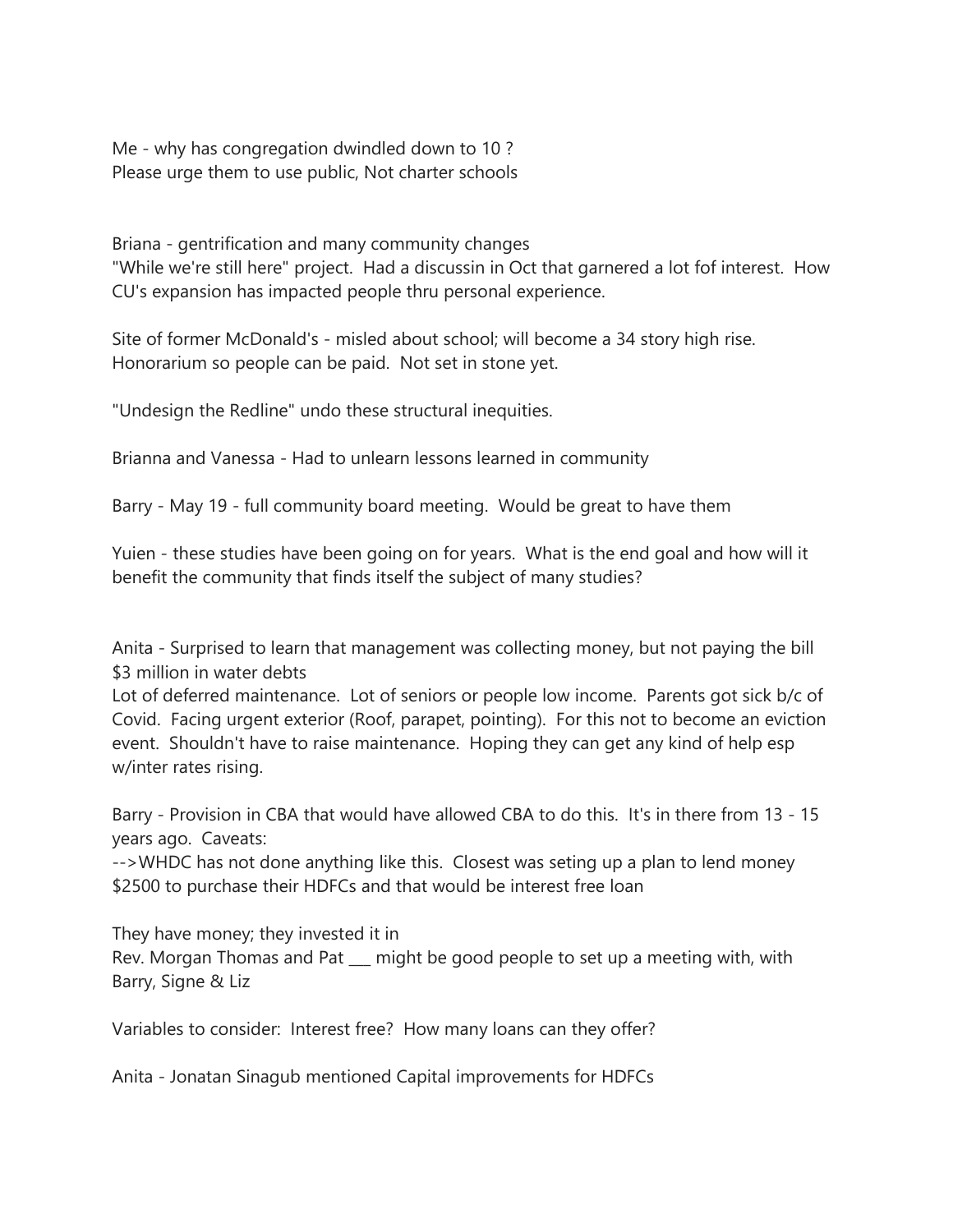Historic preservation tax credits. Problem w/tax credtis is that those income tax credtis get prorated out to shareholders. Complicated for coops there is no income generated from the building.

Audobon & Bethume gardens qualified for National Registrar.

Would the comm board support remaining use of funds in that way.

In 1 year 125 HDFCs were foreclosed on HDFC foreclosure Committee

Arrears wiped clean when foreclosed HDFCs purchased by \$100 million pulled out of Became cash cows

CDFI - got them to have meetings with HDFCs. Ronaldo

Carver Fed savings 125th CANVA Econ Dev Corp Umes - Rev Morgan Thomas Lower East Side is a CDFI and a

In cahoots w/Lower East Side Cred Union. UHAB now owns HDFCs.

Victor, Signe, Liz, Pat - has spent a lot of time on possibility of WHDC helping struggling HDFCs.

Minah Whyte

Shelter closed, doesn't know what they're doing w/hotel now. State funding called HONDA supposed to provide funding to purchase hotels). Prosecutions in the 80s

Me - Women's shelter on 111th Street. Contact Minah Whyte Danny O'donnel's office heavily involved in fighting to keep them there

Old Business Budget hearings

May 9th meeting - Executive Budget Hearing May 20th - Ex Budget Hearing on Landuse